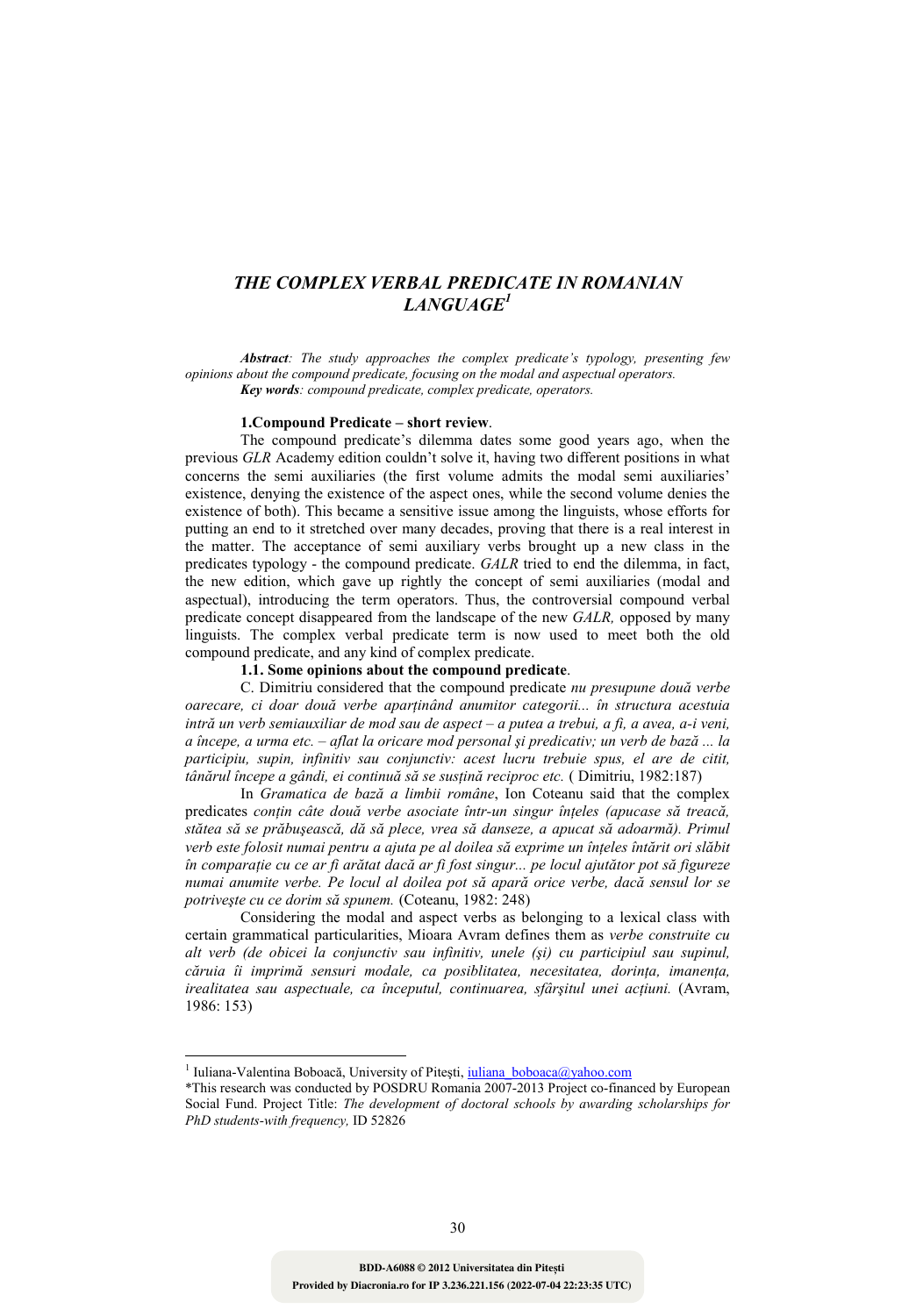The structure of Complex Verbal Predicate has, in addition to its semantic component, one or more predicative operators. Its formulaic representation as found in the new *GALR* :

 $[modal operator,$  [aspectual operator<sub>2</sub> [copulative operator<sub>1</sub> / passive<sub>1</sub> [semantic] support]]]].

The semantic support can be:

- an adjective / a participle as bearer of the semantic predication, in the vicinity of a copula or a passive operator: *este înțelept, este pedepsit*;

- a non-finite VP, directed by modal or aspectual operators: *poate/ începe/ continuă a învăța* (*GALR*, 2005: 253)

About modal and aspectual verbs, Carolina Popuşoi, in *Structuri sintactice ale limbii române cu element predicativ suplimentar,* claims that they belong to some *clase semantice de verbe, aşa cum o serie de verbe formează clasa semantică a verbelor de*  mișcare, altele de percepție (judecată, apreciere etc.). Faptul că astfel de verbe, când *sunt urmate de un alt verb (la infinitiv, conjunctiv, supin), se abstractizează, mai mult*  sau mai puțin, din punct de vedere semantic, nu conduce la gramaticalizarea lor. (Popuşoi, 2002: 249) As Neamțu hylighted, these verbs continue to be lexems, by the possibility of explicitly express their lexico-semantic content and by having synonims*.*  (Neamțu, 1986: 34)

### **2. The complex predicate's typology**

According to *GALR,* follows several criteria:

*2.1. The morphological class of the semantic support*. According to this criterion, there are three types of complex predicates: with verbal semantic support *se apucă de citit*, with adjectival, nominal, adverbial, prepositional groups or their equivalent forms: *Ion este inteligent, Maria este de gheată, George este de neoprit, Toti sunt împotriva celor doi*, with participial semantic support, in terms of a passive participle: *El este apreciat de prieteni.*

*2.2.* As far as *the operator's value* is concerned*,* there are four types of complex predicates.

### **2.2.1. Complex verbal predicate with passive operator**: *Maria este lăudată.*

The passive operator is represented by the verb *a fi* (*Maria este apreciată*.) As a verb, it is as an instrument in the Romanian language, because it can play the role of any operator. In such constructions, the action concerns the subject. The sense is distinguished between a starting point (expressed or not) – by the object of agent accusative preceded by the preposition *de*, and an ending point, the grammatical subject, in the nominative case (expressed or not, belonging to sentence in which the verb functions as a predicate), arranged spatially and temporally. The object of agent is followed, on the temporal axis, by the subject: *Ion este lăudat de Maria.*

The participle's theme is either variable depending on number and gender, or is invariable the operator is changing its form in order to express the grammatical categories of mood, time, number and person (*sunt apreciat, sunt apreciată, suntem*  lăudați, suntem apreciate... ești apreciat, eram apreciată, voi fi apreciată, aș fi *apreciată, am fi fost apreciați* etc.), or invariable, in constructions where the agent is unexpressed (often unknown), and the patient is clausal realised by infinitive or supine: *i-a fost dat/ menit/ ursit/ scris să trăiască*/ *a trai/ de trăit* şi asta; *este cunoscut/ ştiut/ presupus că…*

The phrases are characterized by identity in number, person, gender (to the level of the participle's theme) in the relationship between the operator and the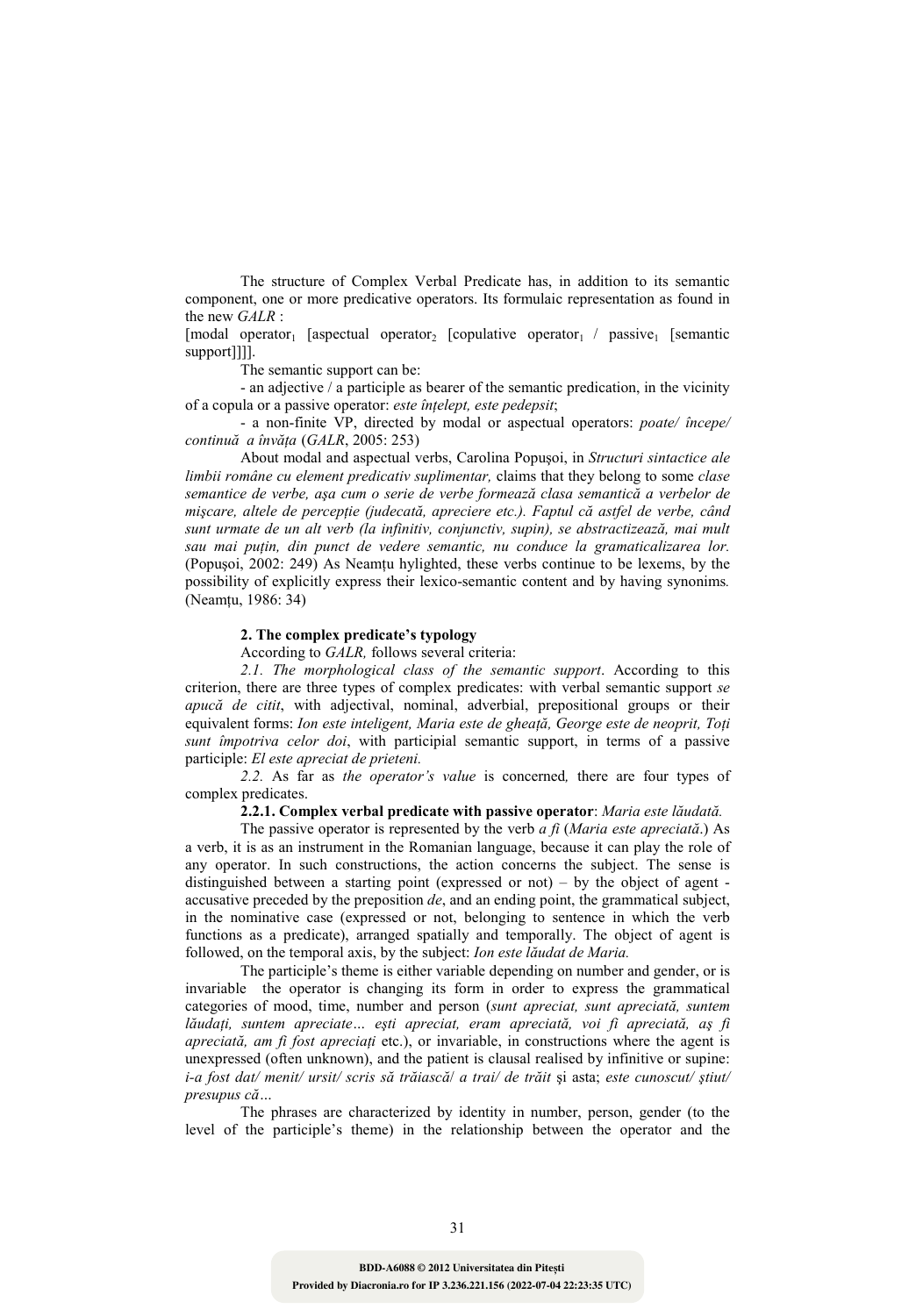grammatical subject (which may be expressed or implied), and they are not identical concerning the object of agent: *Eu sunt apreciată de tine*. (Subject: *eu* – first person / operator *sunt* – first person/ participle *apreciată* – the singular (female, third person) / object of Agent: (*de) tine* – second person.)

As a parenthesis, speaking in terms of syntactic synonymy between the two constructions, one passive-reflexive, resulted by passive transformation and another passive construction with the verb *a fi*, resulting from applying the same transformation. Thus, a statement of type: *Cursurile se citesc de către studenți*. is synonymous with a statement such as: *Cursurile sunt citite de către studenți*, or *Mă entuziasmez de orice*. is synonymous with *Sunt entuziasmată de orice.* (Pană Dindelegan, 1974: 269)

**2.2.2. Complex verbal predicate with copulative operator**, which includes a copulative verb (it does not involve a relation with the actors - object, without this meaning, the verb belongs to the subjective verb-class, because they occur in context in a compulsory manner only in the subject's presence, and it does not have any meaning, because of the relations' absence with the object) + predicative name.

Copulative operators are illustrated by copulative matrix verbs: *a fi, a deveni, a rămâne, a însemna, a se chema, a se face, a ieşi*, but also by the verbs reorganized and recategorised verbs on copulative structure: *a părea* şi *a ajunge*. This class of verbs is limited by the verb's ability to combine with two nouns (pronouns), imposing the nominative case. (Guțu Romalo, 1974: 198) In Romanian, only copulative verbs select two nouns in the nominative in different syntactic positions. When the predicative is expressed by an accusative with preposition, we are dealing, *ab origine*, with a noun in nominative ellipsis: *Podul este de piatră* (= *Podul este pod de piatră*) (Brâncuş, 1984: 235)

According to their semantic nature, the copulative operators are divided into two groups:

**2.2.2.1. Absolute copulative verbs** (*verbal copulae*), or as Dumitru Irimia named them - *syntactical auxiliaries* are lexically meaningless verbs, they are functional categories used as inflectional markers and markers of predicativity, in the absence of another verb (the predicative, often a noun or an adjective, lacks such features). This type of operator is required by the linguistic element that has to play the role of a predicate in a sentence, but is unable to express time, predication's fundamental category, and person, category required to establish the relation subject predicate. Included here are the verbs: *a fi, a însemna, a reprezenta*, when they are totally meaningless.

Since it does not participate in any way to predication, the copula is semantically redundant and may be omitted, just as it happens in the spoken language, provided the speaker chooses other means to update its message (by means of intonation, pause):

# *Aşteptarea – o plăcere de nedescris.*

**2.2.2.2. Lexico-grammatical copulative verbs** are unsuitable for predication, by their nature, thus, for a semantic completion, they *require* a nominal component, and *are not required anymore*. The most striking exemple for a semantic completion is the verb *a deveni*, which expresses an idea vaguely, and which, for playing the updating part, needs to have established some exterior limits, and this part is fulfilled by the required component (this could be noun, adjective, numeral), or pronoun:

*Peste trei luni, ea devine mamă.*

In this class, next to *a deveni,* are included other verbs, which by semantic conversions become synonimous to it: *a ajunge, a se face, a ieşi*: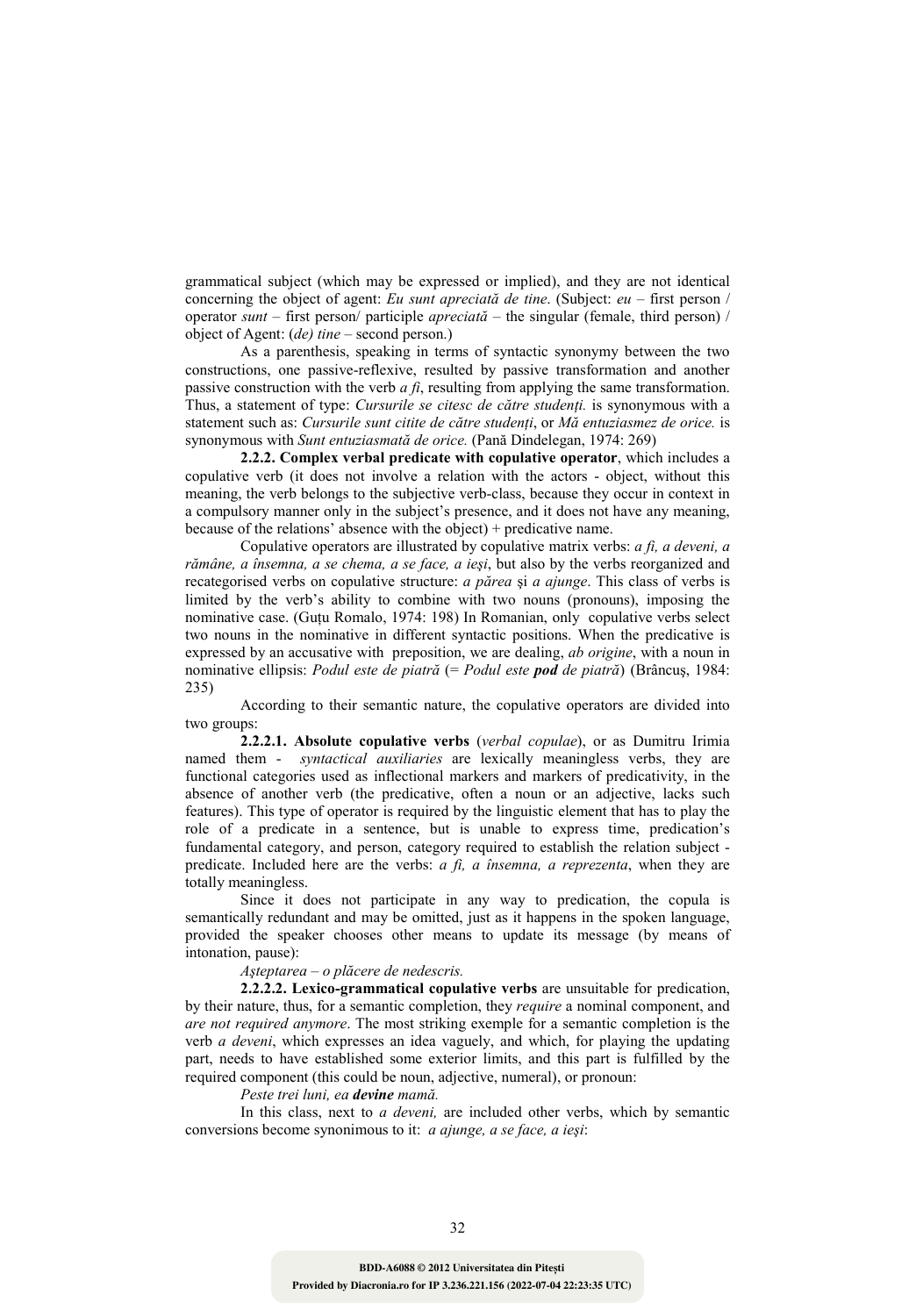### *Ajungând medic de gardă, viața i s-a schimbat complet. Se făcu amabilă dintr-o dată, oare de ce?*

Included in the second class of copulative, are also the verbs *a rămâne (*when it looses its fundamental meaning, denoting non-movement), *a părea* (when it is personal, if this condition is not fulfilled, the verb is predicative) etc.:

*A rămas păgubaşă, biata de ea.* 

*Ea pare de pe altă lume*.

Copulative verbs can be organized on the same axis of temporality (as for verbs): the past (*a rămâne*), present (*a fi, a părea, a însemna*), and for the future (*a deveni, a ieşi*): *Ea rămâne/ este/ pare/ devine/ iese profesoară*. (Găitănaru,1998: 229)

**2.2.3 Complex verbal predicate with aspectual operator**: *Maria începe a scrie., Maria termină de învățat., El se apucă de scris.* 

The class of aspectual operators is illustrated by two types of verbs: (i) verbs bearing aspectual information: *a începe, a continua, a termina,* and (ii) verbs which contextually gain aspectual reading: *a fi, a avea, a trage*, *a (se) apuca, a se pune, a sta, a se lăsa, a (se) da, a se opri, a prinde, a urma, a conteni, a isprăvi etc.*

In Romanian linguistic literature, aspectual operators are known as semiauxiliary devices (Rom. "semiauxiliare"). They induce an imerfective reading to the verb they are associated with action of the verb with which it enters in the verb phrase. (Irimia, 1976: 147)

The fact that Romanian language knows only for few verbs the aspect category, was reported by Găitănaru, thus justifying the presence of a large number of active aspectual verbs that semantically, imply the beginning, the continuation, or the end of an action. (Găitănaru, *op. cit.*: 251)

Comparing the aspectual and the modal verbs, Hazy opinates that some verbs exprimând aspectul intră în componența locuțiunilor verbale, fapt neînregistrat la cele *de mod.* (Hazy, 1997: 47)

**2.2.4. Complex verbal predicate with modal operator**: *trebuie/ poate/ are/ era să plece*.

Modal operators are verbs with pure modal meaning: *a putea* and *a trebui*, or verbs that contextually acquire modal meaning: *a avea, a fi, a vrea, a veni.* These operators show the verb's action from different modal perspective: probability, possibility, hypothesis etc.

The verb *a putea* acts least as an instrument in this class. As an operator it can express:

- Eventuality (independent of the speaker's will/possibility or of action's subject): *De pierit, eu pot pieri, dar de temut, nu mă tem.*;

- Unreal: *Puteam sa mor, daca nu era ea.*;

- Aproximation: *El putea sa aibă peste douăzeci de ani, ea cel mult cincisprezece.*;

- Concession: *Poți munci cât vei vrea, tot nu vei reuși să termini la timp.*;

- Or disapproval of the choice made in an operation: *Puteai sa te duci dracului*   $cu$  totul, în circumstanțele date.

From the morphological point of view, the operator employs the present indicative: Poți să cazi dacă nu ești atent., potential-optative: Ar putea să aibă mai bine *de patruzeci de ani.*, or imperfect, indicative of potential value: *Puteam să-i reproşez orice, ea era mereu senină.*

Some modal values always involve the same time as the operator, so the unreal and disapproval are introduced in complex predicate phrase only by indicative imperfect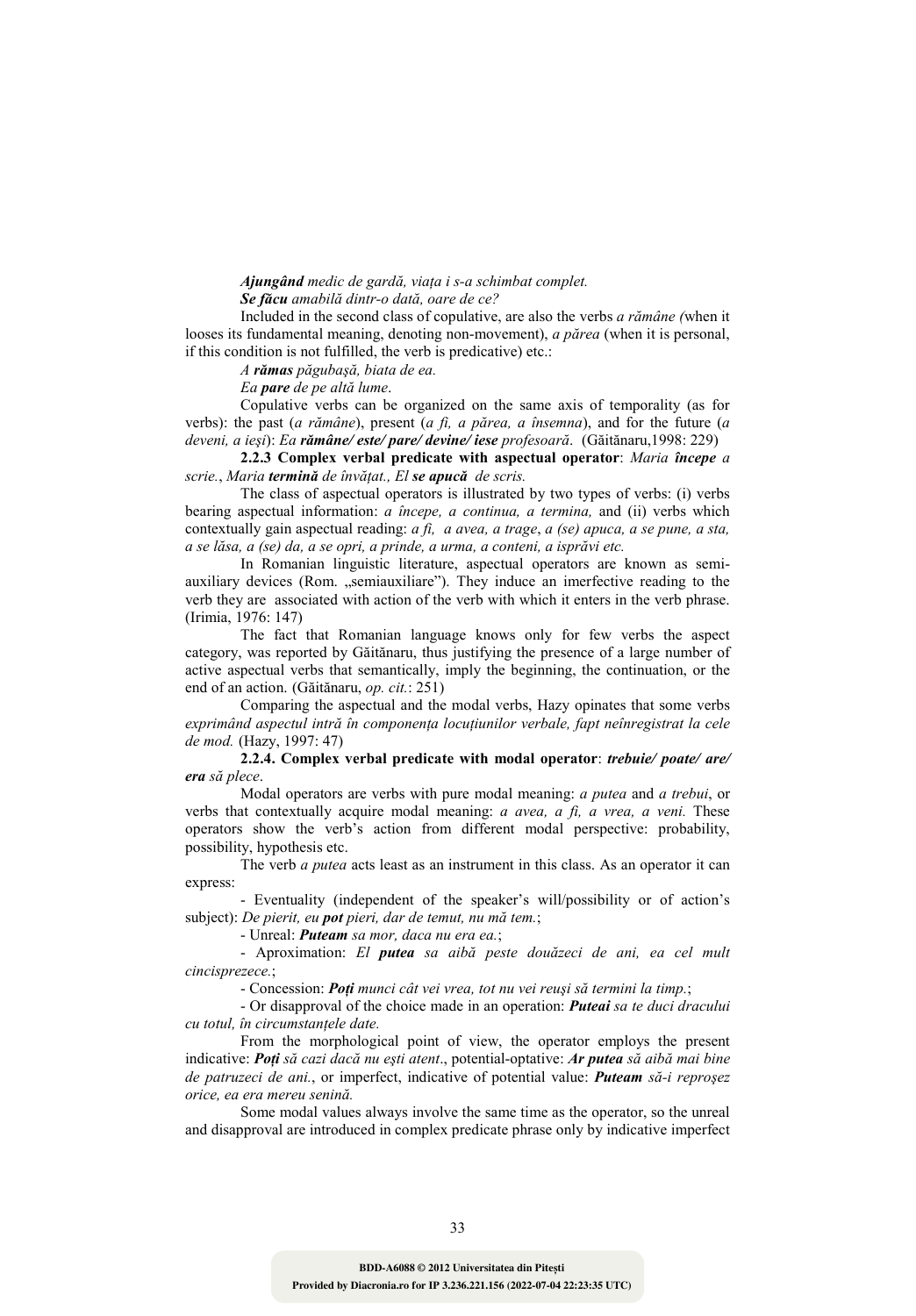or by the potential perfect of the operator, synonymous with each other and containing in the very semantics of temporal, the possibility of expressing these modal values: *Putea să cadă şi să-şi rupă picioarele.* (Irimia, 1997: 165-166)

The verb *a trebui*. Of all the verbs belonging to this class it is the most deprived verb of lexical content. It is no longer expressing necessity, its primary purpose in the situation of predicative verb, but, above all, the assumption by introducing a hypothetical modal nuance to the predicate phrase structure to which it belongs:

### *Negru trebuie să fie sufletul tău, după tot ceea ce ai făcut*.

The modal operator *a trebui* points to probability, and the verbal expression is hovering within indefinite point between certainty and uncertainty: *Asta trebuie să fie ea.*

Speaking of the Romanian Subjunctive, Constantin Frâncu considers that the verb *a trebui* when it is next to a subjunctive, it is a necessity verb (*Trebuie să apară.*), and when it is found in the vicinity of an indicative, it becomes a probability verb: *Trebuie că apare. = Probabil că apare.* (Frâncu, 2000: 221)

From the morphological point of view, this operator is the nearest to auxiliaries, and it enters in the complex predicate' structure into the present form, person 3: *Trebuie să fie pe aici pe undeva. Trebuie să îl găsim.,* and rarely, with imperfect mood form (when the modal meaning of certainty is more pronounced): *De cate ori venea, ştiam că trebuia să ne fi adus ceva*.

Syntactically, the modal operator is different from the predicative verb, by its inability to achieve the positive-negative opposition, a construction as \**Nu trebuie să fie bolnavă.* is possible only if the verb *a trebui* has its value and predicative function, used with its fundamental meaning and its entire inflexional capacity.

The verb *a fi* differs from the predicative verb *a fi* by the lack of semantic autonomy, and by its limited flexionary capacity. Opposed to auxiliary verb *a fi,* as it does not have morphologic autonomy of the phrase to which it belongs, it is different from the copulative verb, by the overall phrase structure that includes it, by its semantic condition and by its role in the semantic expression. As operator, within the predicate phrase, it expresses:

- the unreal: *Era să plec din cauza ta.* 

- Potential: ... *Nu era* să dai tu atâtia bani pe un costum.

The inflexional capacity of the verb is reduced to one form, the imperfect person 2: *era să cad*, signs of person and number are given by the main verb, always to the present subjunctive form: *era să plec*, *era să pleci, era s*ă *plecăm* etc.

The verb *a avea*, is synonymous for the verb *a fi* when expressing the meaning

of:

- Unreal: *Aveam să alunec*.

- Potential: *I l-am adus, ce-aveam să fac?* 

Lacking semantic autonomy, the modal operator *a avea* behaves, in the compound predicate phrase like the verb *a fi*, with the imperfect form. It differs from it by the flexion according to the number and person: *aveam să plec, aveai să pleci, avea să plece.* 

The main verb is always at present subjunctive mood, also varying according to person and number.

The verb *a vrea* as modal operator, no longer expresses a willful act of the subject, but prints to the syntagm of which it belongs, a shade of unreal: *Sigur, am vrut să pic examenul.* The unreal shade of the syntagm is conditioned by the meaning of the